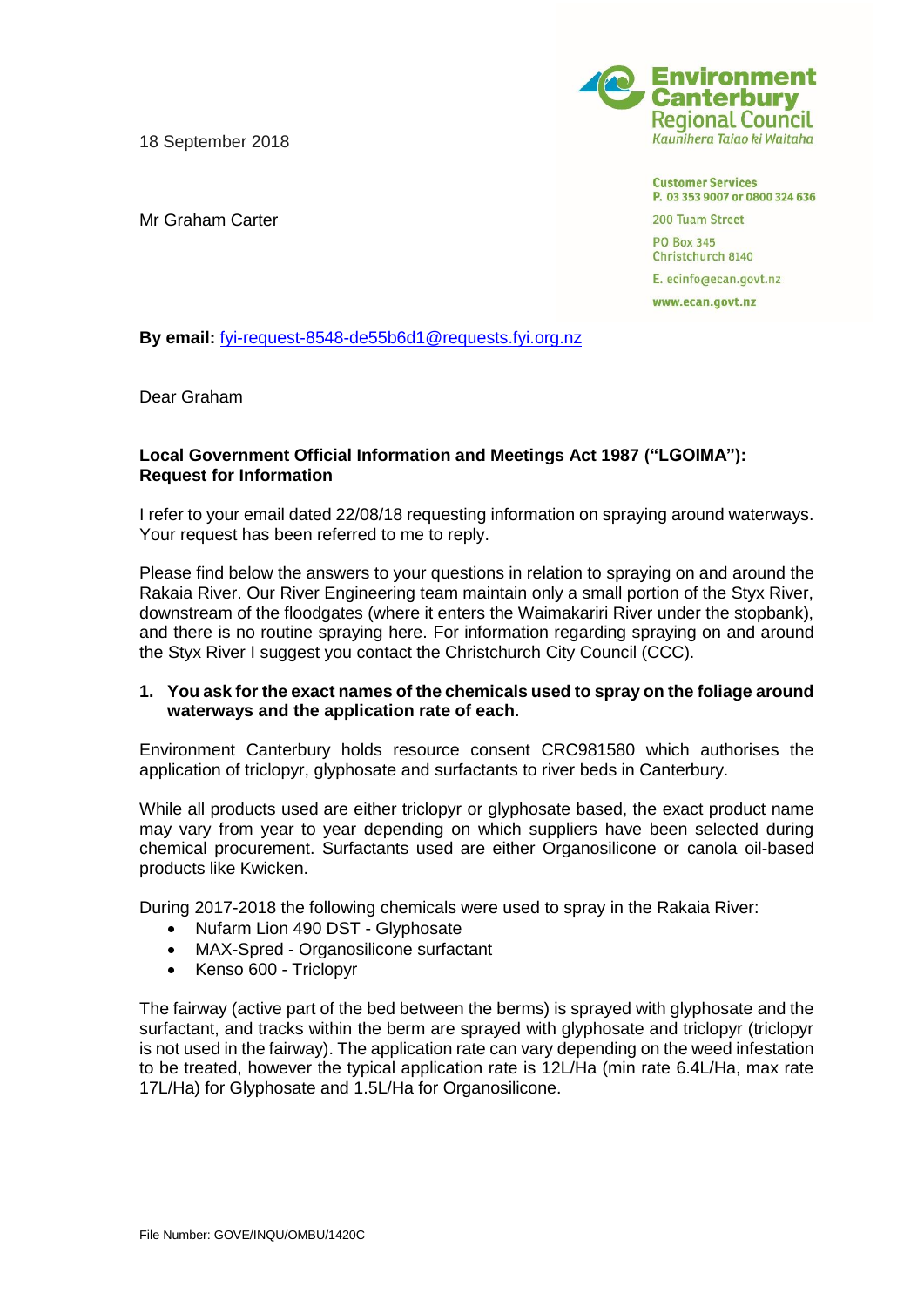# **2. You ask what signage is put up when the areas are being sprayed.**

Signs are put up on the access points to tracks when spraying tracks, and these are kept in place until vegetation is starting to show signs that it has been sprayed. We also communicate this to North Canterbury Fish and Game.

Below is an image of the sign that is used, with site specific information added at the time of spraying:

| CAUTION                                                                                                                                             |  |  |  |  |
|-----------------------------------------------------------------------------------------------------------------------------------------------------|--|--|--|--|
| Vegetation has been sprayed in this area.<br>The following area is being sprayed                                                                    |  |  |  |  |
| <b>Avoid contact with surface water</b><br>and the collection of shellfish<br>or plants/mahinga kai                                                 |  |  |  |  |
| Active herbicide chemical used:                                                                                                                     |  |  |  |  |
|                                                                                                                                                     |  |  |  |  |
| <b>Proposed duration of spraying:</b>                                                                                                               |  |  |  |  |
| Aerial or ground based spraying:                                                                                                                    |  |  |  |  |
| For further information contact:                                                                                                                    |  |  |  |  |
| <b>Solution</b>                                                                                                                                     |  |  |  |  |
| or Environment Canterbury on 0800 324 636                                                                                                           |  |  |  |  |
| <b>Environment</b><br><b>Canterbury</b><br>Regional Council<br>Facilitating sustainable development<br>in the Canterbury region<br>www.ecan.govt.nz |  |  |  |  |

### **3. You ask what water testing is carried out after an application of spraying has been undertaken and whether or not the surfactants are tested.**

The sampling as specified on our resource consent is:

#### *In areas where triclopyr has been discharged –*

*(a) Samples of water shall be taken from channels containing flowing water within 25 metres downstream and immediately upstream of the spray area. Samples shall be taken as follows:*

*(i) One upstream sample shall be taken immediately prior to spraying;*

*(ii) One downstream sample shall be taken upon the conclusion of spraying; and (iii)* One downstream sample shall be taken within 40 days of the conclusion of

*spraying and following sufficient rainfall on river flow to result in surface water movement over the sprayed area.*

*(b) The samples taken in accordance with (a)(ii) and (iii) shall be analysed for triclopyr.*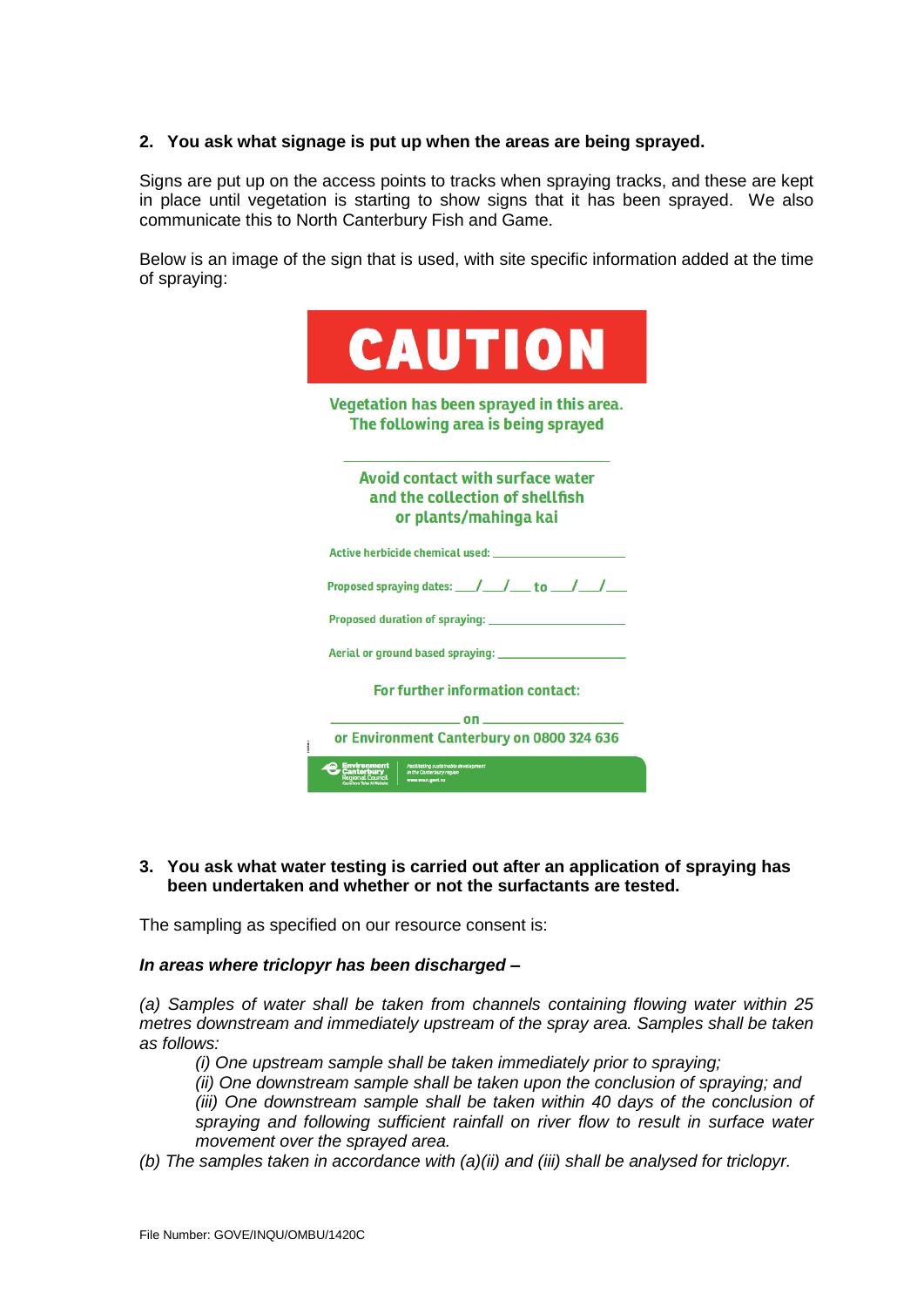*(c) The sample taken in accordance with Condition (a)(i) shall be analysed for triclopyr only if the samples taken in accordance with either (a)(ii) or (iii) show a result that is greater than or equal to the maximum concentration specified in Condition 7(ii). (that being 0.01g/m3)*

*(d) If the analysis of the samples taken in accordance with Condition(a)(ii) or (iii) shows that the concentration of triclopyr does not exceed the concentration specified in Condition (7)(ii), the results shall be provided to the Canterbury Regional Council within 10 working days of receipt of the results by the consent holder.*

*(e) If the analysis of the sample taken in accordance with (20)(a)(i) or (20)(a)(ii) shows that the concentration of triclopyr determined exceeds the concentration specified in Condition (7)(ii), the consent holder shall:*

*(i) Notify the Compliance Monitoring Section of the Canterbury Regional Council within two working days of receipt of the results by the consent holder; and*

*(ii) Implement all practicable measures to reduce the concentration of the contaminant in the receiving environment. Without limitation such measures may include cessation of activities that may have caused the exceeding concentration, or removal of contaminant source(s), or review of discharge procedures. The measures to be implemented shall be reported to the Compliance Monitoring Section of Canterbury Regional Council along with the notice of the results under (e)(i).*

### *In areas where glyphosate has been discharged –*

*(a) Samples of water shall be taken from channels containing flowing water within 25 metres downstream and immediately upstream of the spray area. Samples shall be taken as follows:*

*(i) One upstream sample shall be taken immediately prior to spraying,*

*(ii) One downstream sample shall be taken upon the conclusion of spraying.*

*(b) The samples taken in accordance with (a)(ii) shall be analysed for glyphosate.*

*(c) The sample taken in accordance with Condition (a)(i) shall only be analysed for glyphosate if the sample taken in accordance with Condition(a)(ii) shows a result that is greater than or equal to the maximum concentration specified in Condition (7)(i). (that being 0.1g/m3)*

*(d) If the analysis of the samples taken in accordance with Condition(a)(ii) shows that the concentration of glyphosate does not exceed the concentration specified in Condition (7)(i), the results shall be provided to the Canterbury Regional Council within 10 working days of receipt of the results by the consent holder.*

*(e) If the analysis of the sample taken in accordance with (a)(i) or (ii) shows that the concentration of glyphosate determined exceeds the concentration specified in Condition (7)(i), the consent holder shall:*

*(i) Notify the Compliance Monitoring Section of Canterbury Regional Council within two working days of receipt of the results by the consent holder; and*

*(ii) Implement all practicable measures to reduce the concentration of the contaminant in the receiving environment. Such measures may include cessation of activities that may have caused the exceeding concentration, or*

*removal of contaminant source(s), or review of discharge procedures. The measures to be implemented shall be reported to the Compliance Monitoring Section of Canterbury Regional Council along with the notice of the results under (e)(i).*

The sampling is required for 5 sites across the region in any given year, so it is not guaranteed that there will be sampling done after each spraying event in the Rakaia River. Triclopyr is not sampled for, as there are typically no flow channels around the tracks to collect samples from.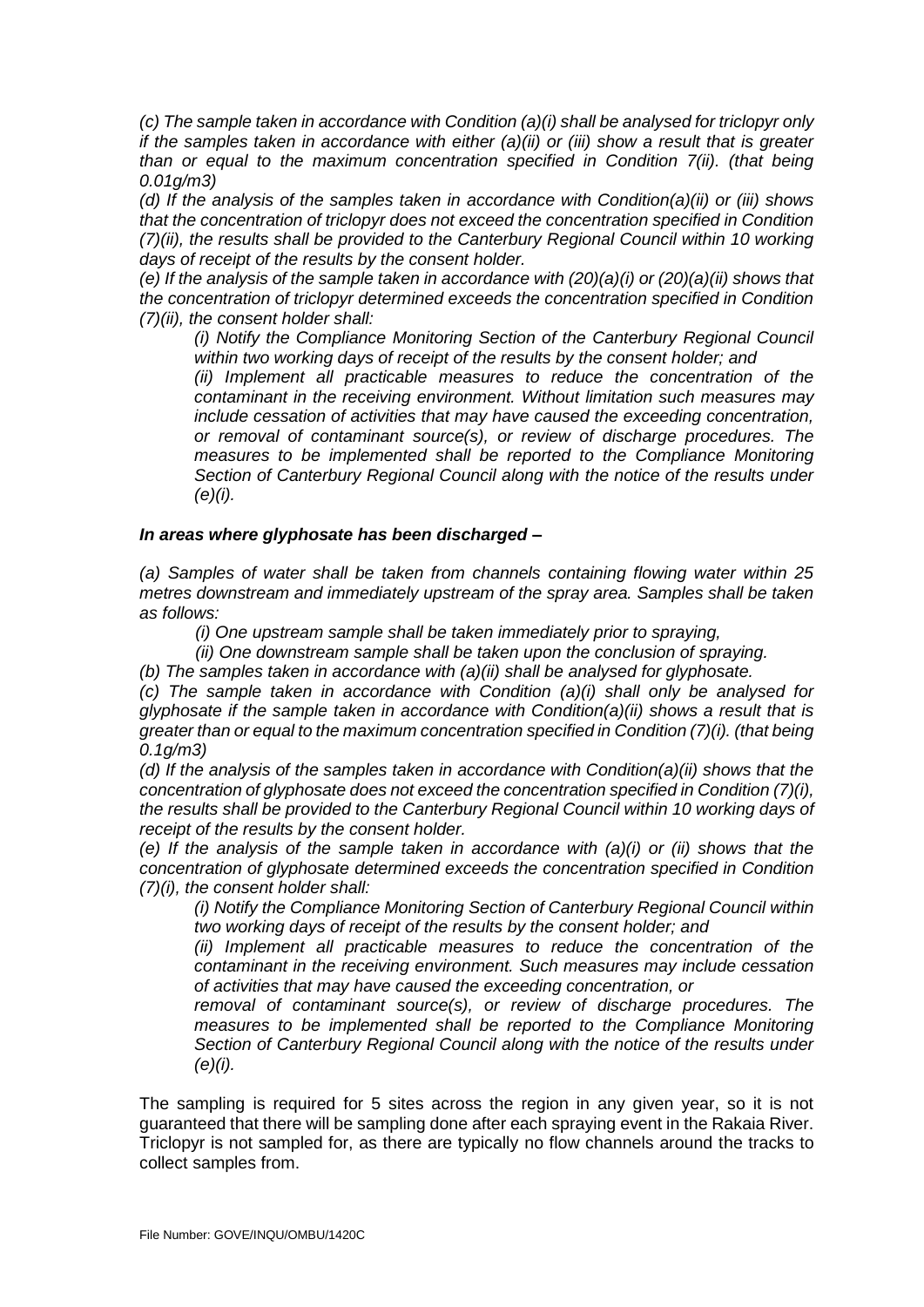Samples are analysed for glyphosate, surfactants specifically are not tested for as the resource consent has not required this.

## **4. You ask what form of triclopyr is used.**

Triclopyr butoxyethyl ester is the form that is used.

### **5. You ask if polyethoxylated tallowamine, or POEA, an ingredient in chemicals present in any of the chemicals.**

No, according to the safety data sheets, POEA is not present in any of the chemicals.

### **6. You ask for the exact timings of the spraying.**

Below are the spraying dates for the last five years:

| Upper Rakaia - upstream from  | Lower Rakaia – downstream       |  |
|-------------------------------|---------------------------------|--|
| SH1 Bridge to Rakaia Barrhill | SH <sub>1</sub> bridge to mouth |  |
| Methven Rd                    |                                 |  |
| 4/12/2013                     | 4/12/2013                       |  |
| 5/12/2013                     | 5/12/2013                       |  |
| 11/02/2015                    | 12/01/2015                      |  |
| 12/02/2015                    | 13/01/2015                      |  |
| 18/02/2015                    | 30/01/2015                      |  |
| 11/02/2016                    | 10/02/2015                      |  |
| 12/02/2016                    | 11/02/2015                      |  |
| 13/11/2017                    | 21/01/2016                      |  |
| 15/11/2017                    | 22/01/2016                      |  |
|                               | 2/02/2016                       |  |
|                               | 9/02/2016                       |  |
|                               | 25/10/2017                      |  |
|                               | 1/11/2017                       |  |
|                               | 2/11/2017                       |  |
|                               | 6/11/2017                       |  |
|                               | 13/11/2017                      |  |

**7. You ask for access to the results of the water quality testing, and ask what happens if the weeds don't get sprayed, and if there is an alternative method to kill the weeds.**

The results for water quality testing of the Rakaia River are shown below:

| <b>Sample</b><br>date | <b>Sample</b><br>location/name | <b>Substance</b><br>tested | <b>Result</b> |
|-----------------------|--------------------------------|----------------------------|---------------|
|                       |                                |                            | No residues   |
| 22/02/2007            | <b>Before</b>                  | Glyphosate                 | detected      |
| 22/02/2007            | after                          | Glyphosate                 | $0.011$ mg/kg |
| 9/12/2009             | D/S                            | Glyphosate                 | 0.0090mg/L    |
|                       |                                |                            | No residues   |
| 9/12/2009             | U/S                            | Glyphosate                 | detected      |
|                       |                                |                            | No residues   |
| 9/12/2009             | 24 hr after                    | Glyphosate                 | detected      |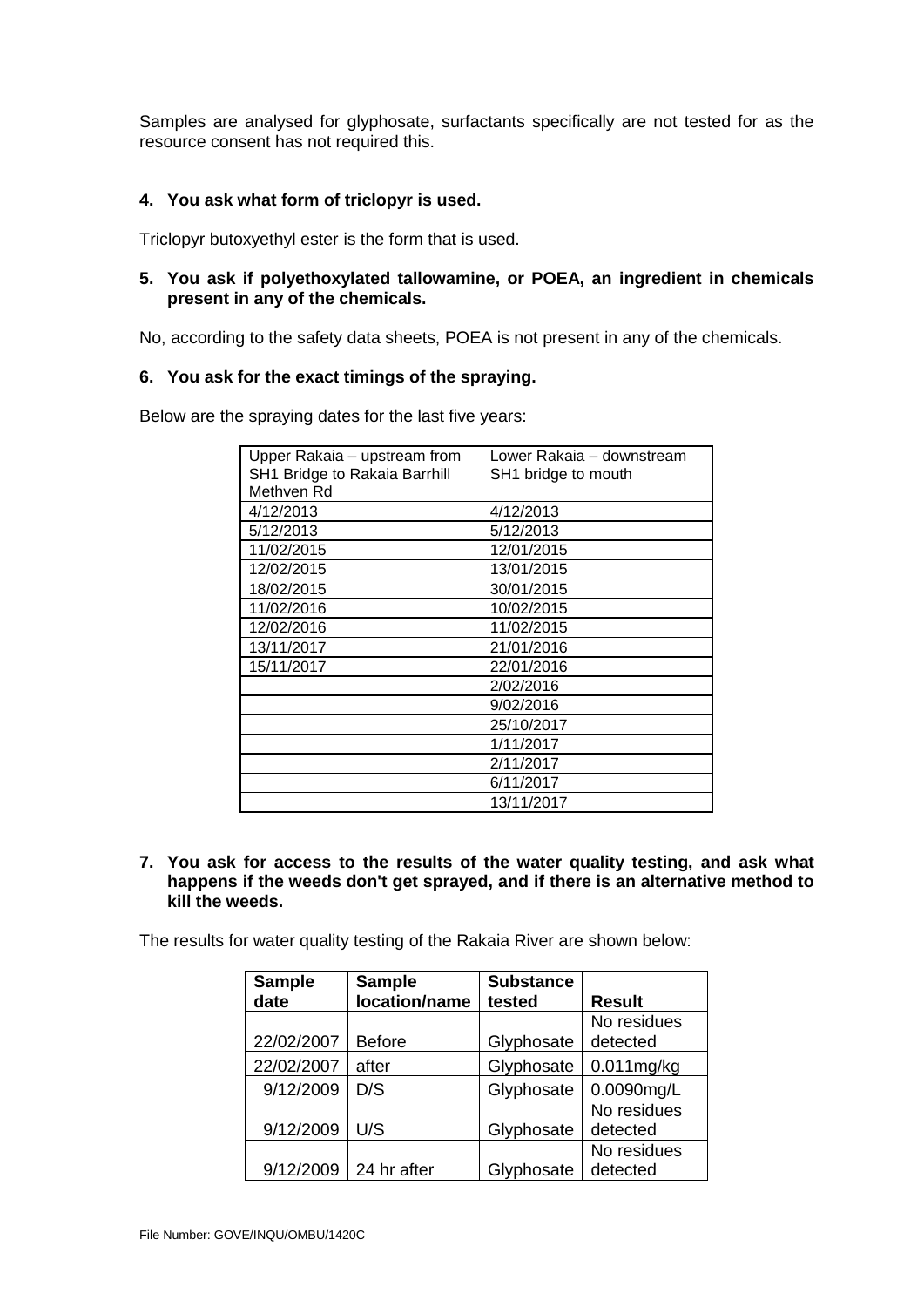|            | 25m          |            |                 |
|------------|--------------|------------|-----------------|
|            | Downstream   |            |                 |
| 19/01/2015 | before spray | Glyphosate | <0.0010mg/kg    |
|            | 25m          |            |                 |
|            | Downstream   |            |                 |
| 19/01/2015 | after spray  | Glyphosate | 0.0085mg/kg     |
|            | 25m          |            |                 |
|            | Downstream   |            |                 |
| 20/01/2015 | after spray  | Glyphosate | <0.0010mg/kg    |
| 22/01/2016 | Upstream     | Glyphosate | <0.0010mg/kg    |
| 22/01/2016 | Downstream   | Glyphosate | <0.0010mg/kg    |
|            | Downstream   |            |                 |
| 25/01/2016 | within 72hrs | Glyphosate | <0.0010mg/kg    |
|            | Downstream   |            |                 |
| 11/02/2017 | true right   | Glyphosate | $<$ 0.0066mg/kg |
|            | Downstream   |            |                 |
| 11/02/2017 | true left    | Glyphosate | $0.043$ mg/kg   |

### **Consent limit - 0.1g/m3 Laboratory Limit of Detection = 0.0010mg/kg**

If areas are not sprayed, they will either continue to grow and form dense vegetated islands, or floods will clear weedy growth (if frequent, sufficiently sized floods happen). Once vegetated islands have established, the natural braiding pattern of rivers can be lost as the flow gets entrenched into a set pattern, and therefore associated aquatic habitats are lost. Areas of bare gravel are also lost, which impacts on the nesting success of our native birds which rely on clear gravels for nesting and raising their chicks. Heavily vegetated river beds also reduce flood carrying capacity and increase erosion to the river banks if flows are being deflected by islands. If this happens, typically the only resolution is mechanical intervention – which can be both very expensive to the local rate payers and more intrusive to the river environment. Routine spraying can help avoid these effects.

Due to the scale of the Rakaia River, there is no practicable alternative to spraying to manage weed growth over this significant area of river bed.

#### **8. Finally, you ask what method of delivering the chemicals is used.**

The Rakaia River fairway is aerially sprayed by helicopter. Vehicle access tracks within the berm areas are sprayed via a truck mounted spray unit, with a handheld spray gun.

You will be aware that if you are not satisfied with this response you are able to refer this matter to the Office of the Ombudsman under s27 (3) of the Local Government Official Information and Meetings Act 1987.

Please be advised that we now put LGOIMA responses that are in the public interest onto our website. No personal details of the requester are given, but we do summarise the essence of the request alongside the response.

Should you require any further information or clarification, please do not hesitate to contact Anna Paris in the first instance [anna.paris@ecan.govt.nz](mailto:xxxx.xxxxx@xxxx.xxxx.xx) or 033653828.